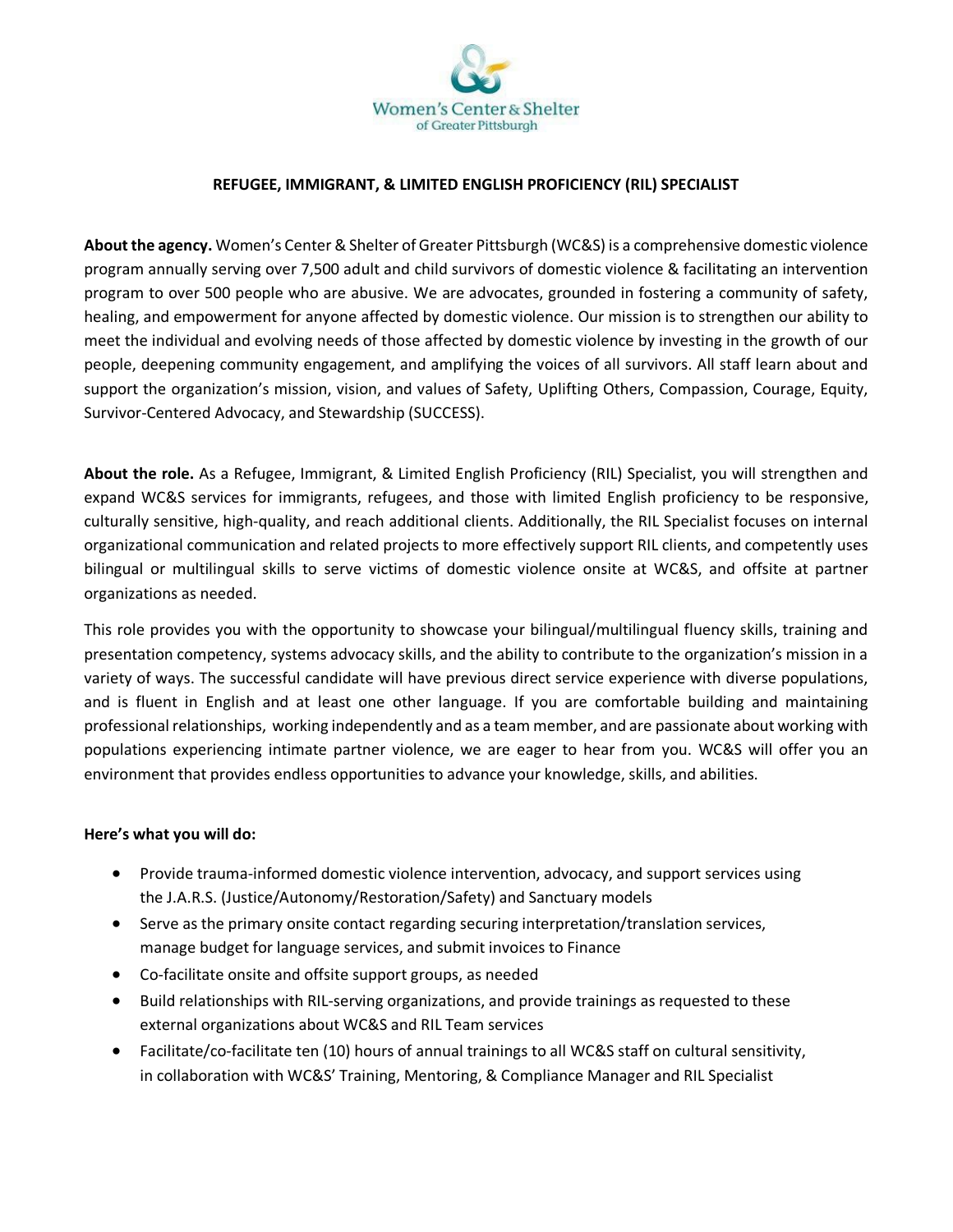

- Follow local, state, and federal legislation regarding policies that affect refugee and immigrant survivors of IPV, and work with the Public Policy Committee as needed
- Periodically review WC&S and RIL educational and marketing materials (e.g., brochures, website) for updates and revision of content and language, and facilitate translations as needed
- Meet regularly with supervisor and RIL Team members to review and discuss issues and opportunities related to services, and to receive/prioritize project tasks
- The position requires being available Monday through Friday during normal business hours, with evenings/weekends as needed
- Perform other duties as assigned by supervisor

## **Here's what we are looking for:**

- Bachelor's degree in social sciences field preferred (commensurate experience will be considered)
- **Bilingual or multilingual fluency required**, with effective verbal and written fluency in English and at least one other language (languages most commonly spoken among our clients in the Pittsburgh area are preferred, including Spanish, Nepali, French, Arabic, Swahili, Mandarin, Somali, Korean, and/or Russian)
- Previous direct service experience with immigrants, refugees, or individuals with limited English proficiency required
- Past training experience preferred, ideally on topics of domestic violence, immigration, or related issues
- Effective presentation, verbal, written, and interpersonal communication skills
- Ability to work independently and as team member, and comfortable with autonomy and directing own projects
- Attention to detail and ability to prioritize and follow through effectively
- A demonstration of the understanding of abusive family dynamics, including intimate partner violence, cycle of abuse, power and control dynamic, cultural diversity issues, and child abuse and neglect
- Ability to establish healthy boundaries, trust, respect and rapport with others
- Ability to understand and adhere to strict confidentiality and safety procedures
- Strong command of general technology, including, but not limited to, Microsoft Office Suite is required; familiarity and understanding of information technology, including Salesforce, Tableau, and Teams strongly preferred
- Desire to work in an organization committed to diversity, equity, and inclusion as part of its values
- Act 33/34 and FBI Clearances required

**About the benefits.** WC&S offers a comprehensive and competitive benefits package, including generous paid time off; health, vision, and dental insurance; short-term and long-term disability coverage; group life insurance; retirement plan; Flexible Spending Account; Employee Assistance Program; paid training and professional development opportunities; and is a Public Service [Student] Loan Forgiveness (PSLF) eligible employer.